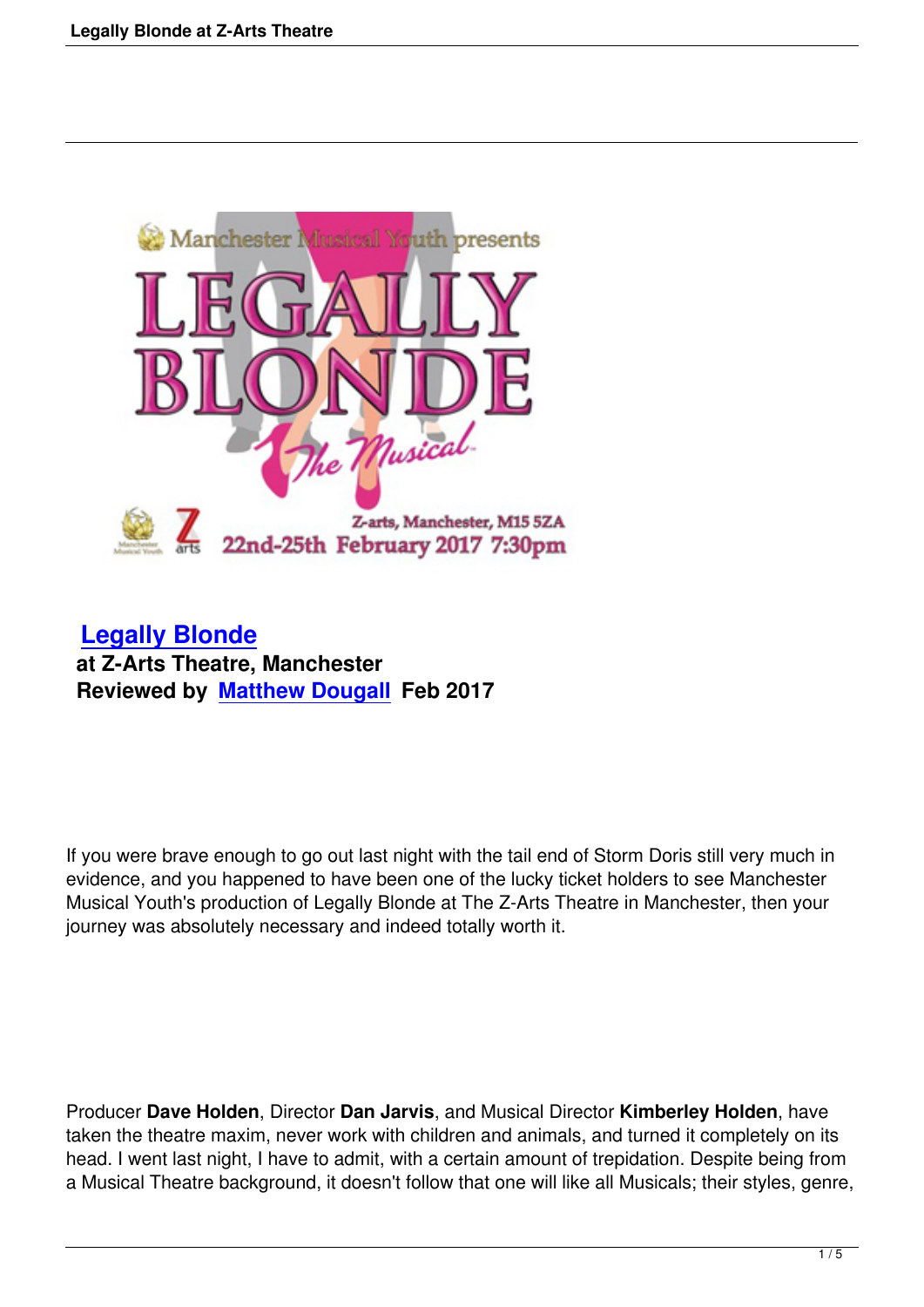story, and even epoch all play an important part in whether or not I like a show.

I have never seen the film from which this Musical is based, and never seen the Musical before either. American High School teenie dumb blonde love story simply did NOT appeal! However, I have also learnt from last night's experience that I shouldn't simply 'give a dog (or show) a bad name'. Manchester Musical Youth have a reputation of excellence, and having already seen several of their shows, knew that whatever they did would be of the highest possible standard. But, how would they cope with something as frivolous and banal as this? I have seen only 'serious' Musicals from them in the past - Jekyll And Hyde / Les Miserables etc.

Well the answer is simple - they didn't just cope, they utterly smashed it and made it their own. With a storyline that had obviously been written on the back of a cereal packet by a bored 12 year old, the Musical follows the dumb-blonde rich-kid Elle as she follows her now ex-boyfriend into Harvard Law School, just to try and get him back, and ends up being the Valedictorian at her Graduation. This is something peculiar to North America I believe, but basically it means that she was the star pupil and so has the right to make a speech! Not only that, but in the process, realises that she didn't love her boyfriend after all and finds true love with a fellow student. Ahhhh!! Soppy, gooey, and absolutely not for me - until last night!

Where do I start in crediting the amazing talent that was on display? At the top obviously. **Pippa Greenhalgh**

totally embodied the role of

*Elle Woods*

. If I ever see the Musical again, hers is now the definitive performance by which all others will be judged! Her lost love was played with a belligerent charm - a great oxymoron - by newcomer to MMY (although I loved him in Elf at Pendleton College at Christmastime)

# **Zac Frieze**

; whilst the easy and relaxed style of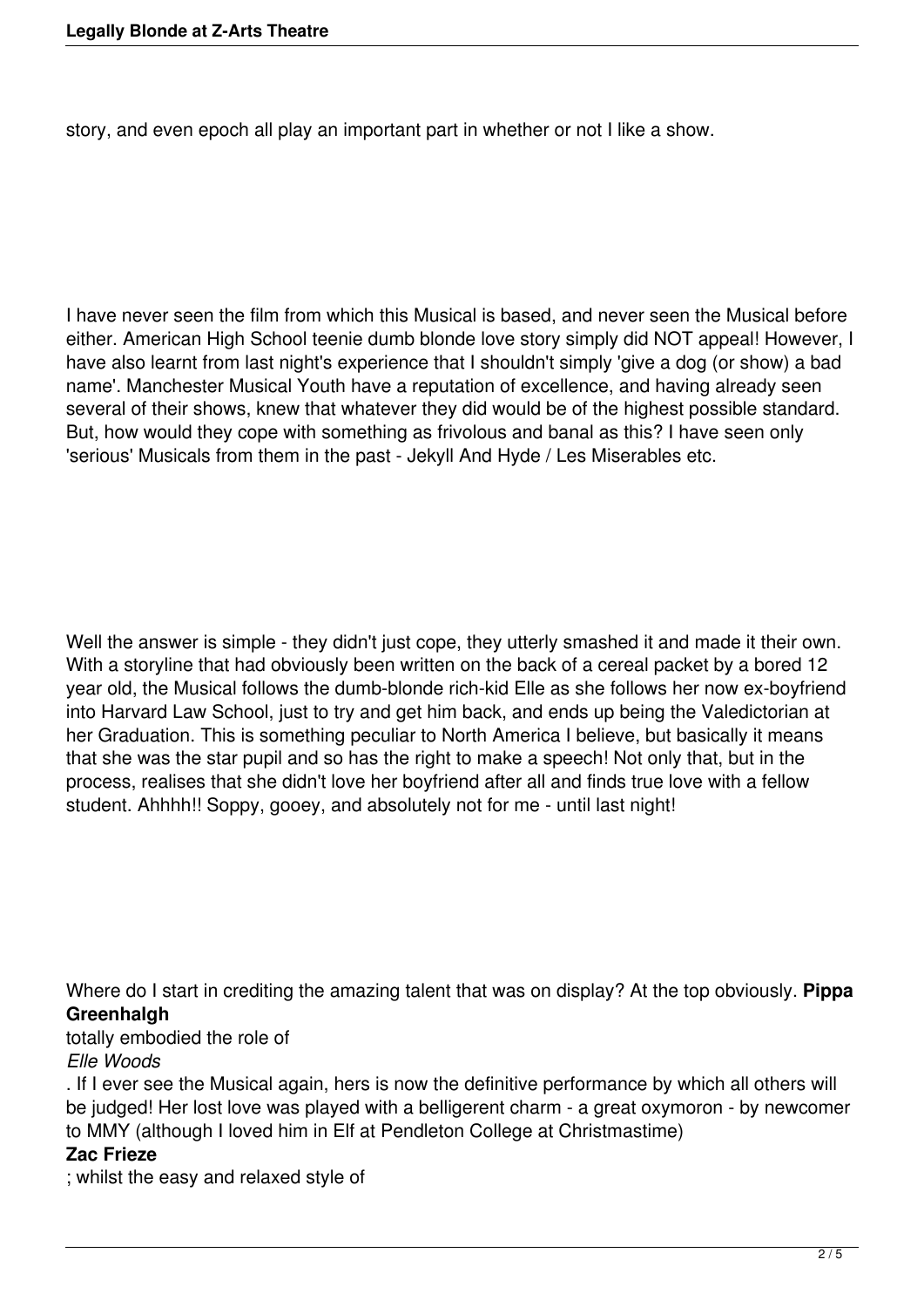**Jack Gibson** 's *Emmett* , made for a lovely contrast. J **ess Porter** gave a very real portrayal of fellow law student and love rival *Vivienne* , and lesbian *Enid* was given a rather fun make-over by **Em Kitson** . The professor was played by **Cameron Hall**

, looking and behaving every inch a man in his fifties. Quite remarkable when this is a youth company and so the oldest he could be is 25!

Hairdressing law student *Paulette* was played with rare relish, a huge sense of fun, and a dash of comedic brilliance by **Sarah Barron**, and completing the principal roles by starting the second act with a jailbird fitness routine was **Emily Wilson** as

*Brooke Wyndham*

.

This excellently chosen and very strong cast were supported by a group of nine 'cheerleaders' known as the Delta Nu. In this Musical they serve the same purpose as *The Ronettes* do in *Littl e Shop Of Horrors*

. They are all friends and cheerleading buddies of Elle from her old High School, but they appear and sing to fill-out the narrative and become the modern Greek Chorus for the show. They have a lot to do, indeed they open the whole Musical, with one,

#### **Caroline Featherstone**

having so much to sing and do in the opening number, I actually thought she was the lead until Elle appeared!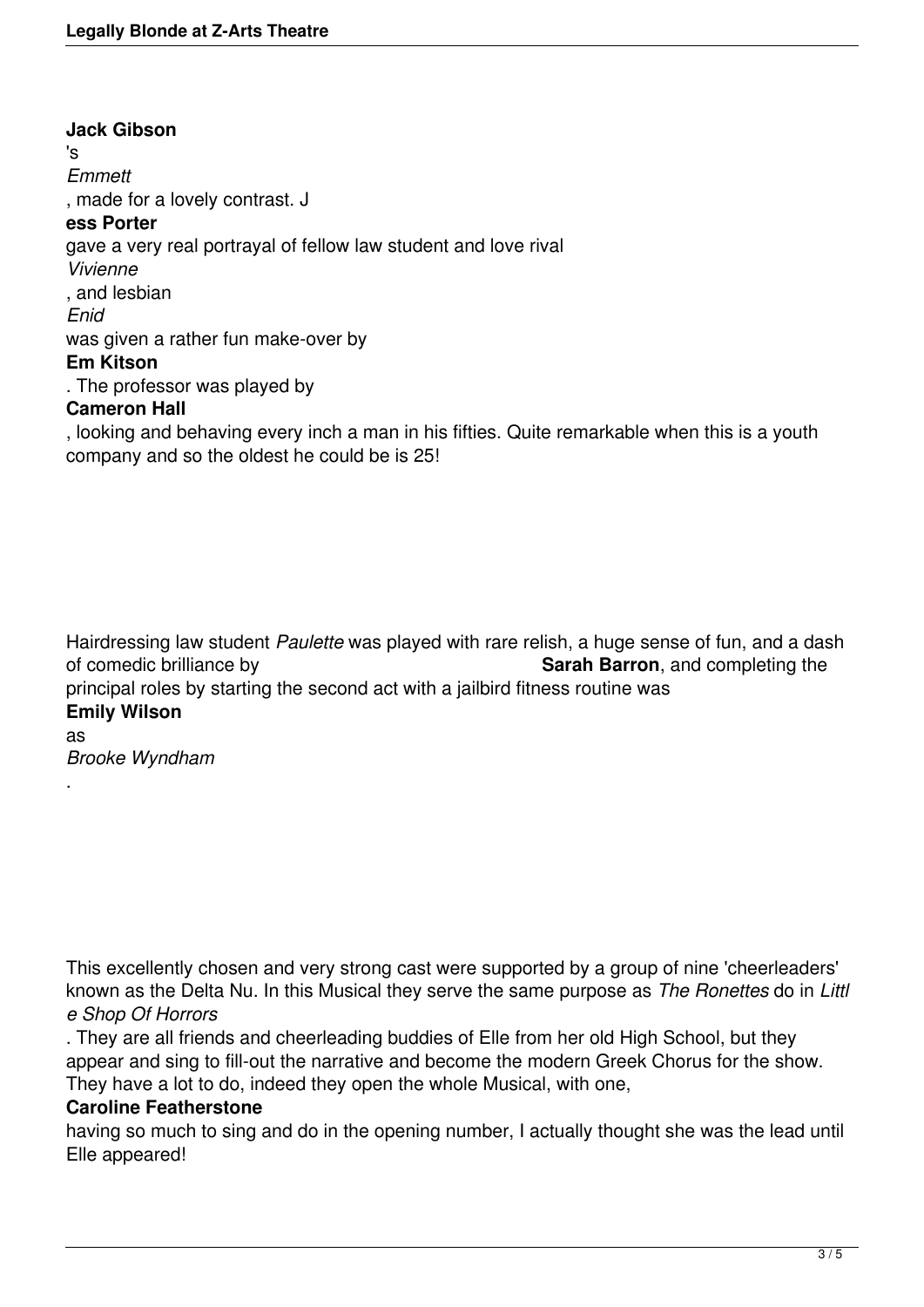The others in this chorus-line were **Emily Snooke**, **Niamh Mulvihill**, **Tara Kitson**, **Emma Wilcox** , **Luc y Throburn**

#### , **Georgia Goulden**

, **Eve Rowan** , and

### **Annie Welsh**

. All were superb and despite acting as one all had their own individual personalities and characters.

And then there was a chorus of thousands! Well, 39 to be precise, but it looked a lot. Some of these took on small cameo roles too, of which two are worthy of a small special mention here I think. **Sam Bate**'s totally hammed-up-for-all-it's-worth portrayal of delivery-man *Kyle* just made me laugh. I have seen Bate in a few things over the last couple of years or so, and he has a genius and innate sense of comedy timing. But the most surprising stand-out cameo for me came from diminutive

# **Lucca Chadwick-Patel**

with his portrayal of

# *Carlos*

. This character, which I imagine is almost insignificant and totally missable in most productions of this Musical was given a highly comedic and lovely lease of life here and it was both very funny and excellently played.

I mentioned animals at the top of this review. Indeed the show also 'starred' two dogs, Sizzles and Darcy who both were impeccably behaved and added even more 'ahhh' factor to this show.